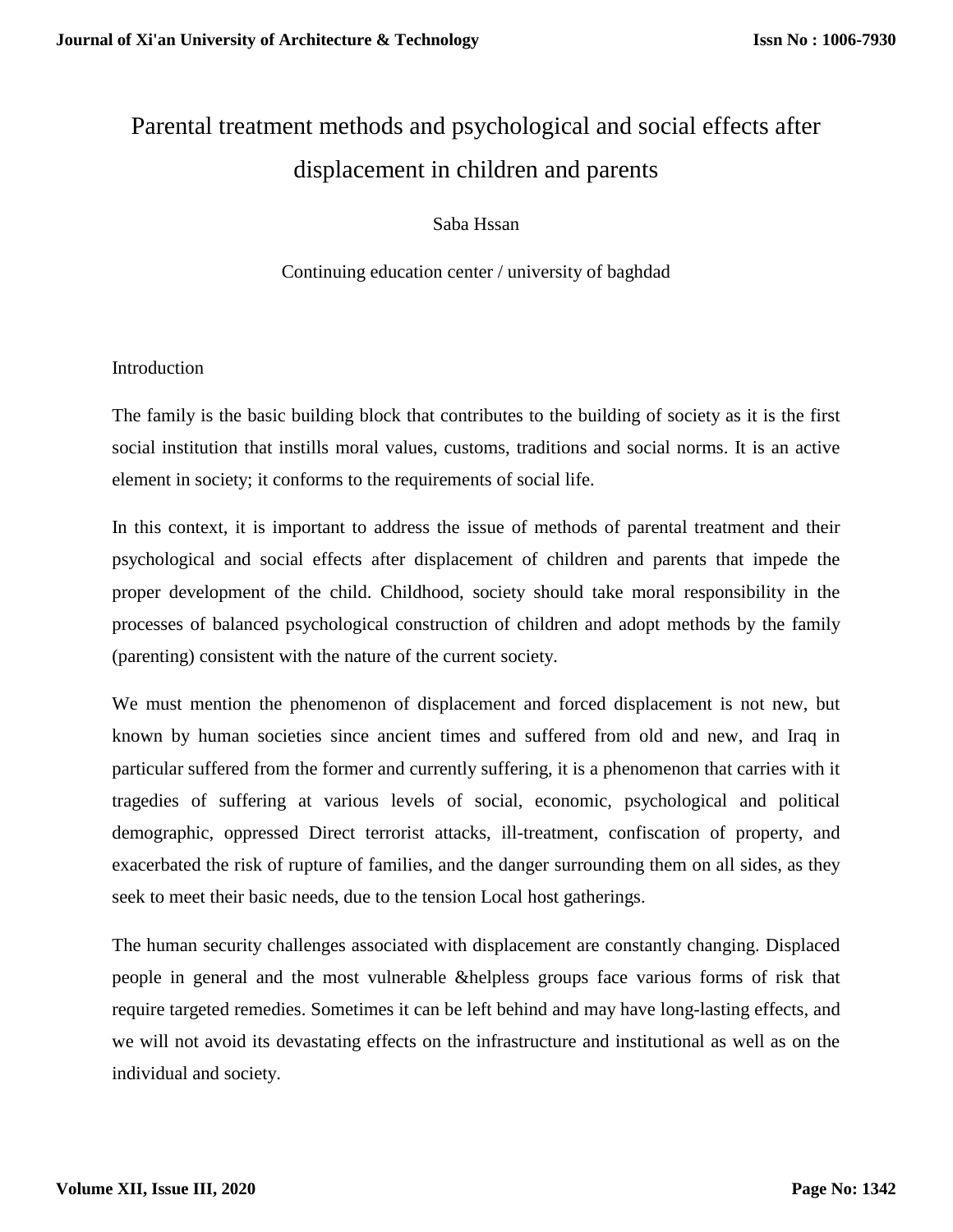Today, in a crisis-stricken country like Iraq, what is needed is a social policy as a transformative approach in which social and psychological services are integrated with health services in the context of constant interaction with other forms of social construction.

#### Chapter One

1- Research Problem:

The family pattern has a significant impact on the development or deterioration of childhood life as it is a system that embraces the care of children and evaluation towards the best by using different educational methods, but with the emergence of a problem began to suffer from Iraqi society, the problem of displacement began some families follow educational methods such as bullying or oppression by force does not fit into the nature Displacement is one of the most serious phenomena affecting the family, its rights, human security and social interaction, where displacement is one of the biggest trauma experienced by children during their age group, which requires parents to provide the relevant support. Wei and the guideline to acquire the skills of the treatment of children in sound ways, where this guidance leads to the development of personal children as the future generation away from the atmosphere of rivalry, anger and discrimination that in turn lead to failure to meet the requirements of social life and stand against the trauma experienced by society in the current period.

#### 2- research importance:

The importance of the study highlights the importance of the subject which deals with the issue of a mission whose effects have become clear on the displaced families in terms of human insecurity and weak protection, which affected the views of some families in dealing with their children, as the different methods of dealing before and after displacement had an impact on the behavior of children What is the result of the new behavioral patterns acquired as a result of socialization and methods of treatment of his parents, parents have a responsibility to raise children sound education in all areas of social life.

- 3- research aims:
- 1. Highlight the protection of the rights of displaced children.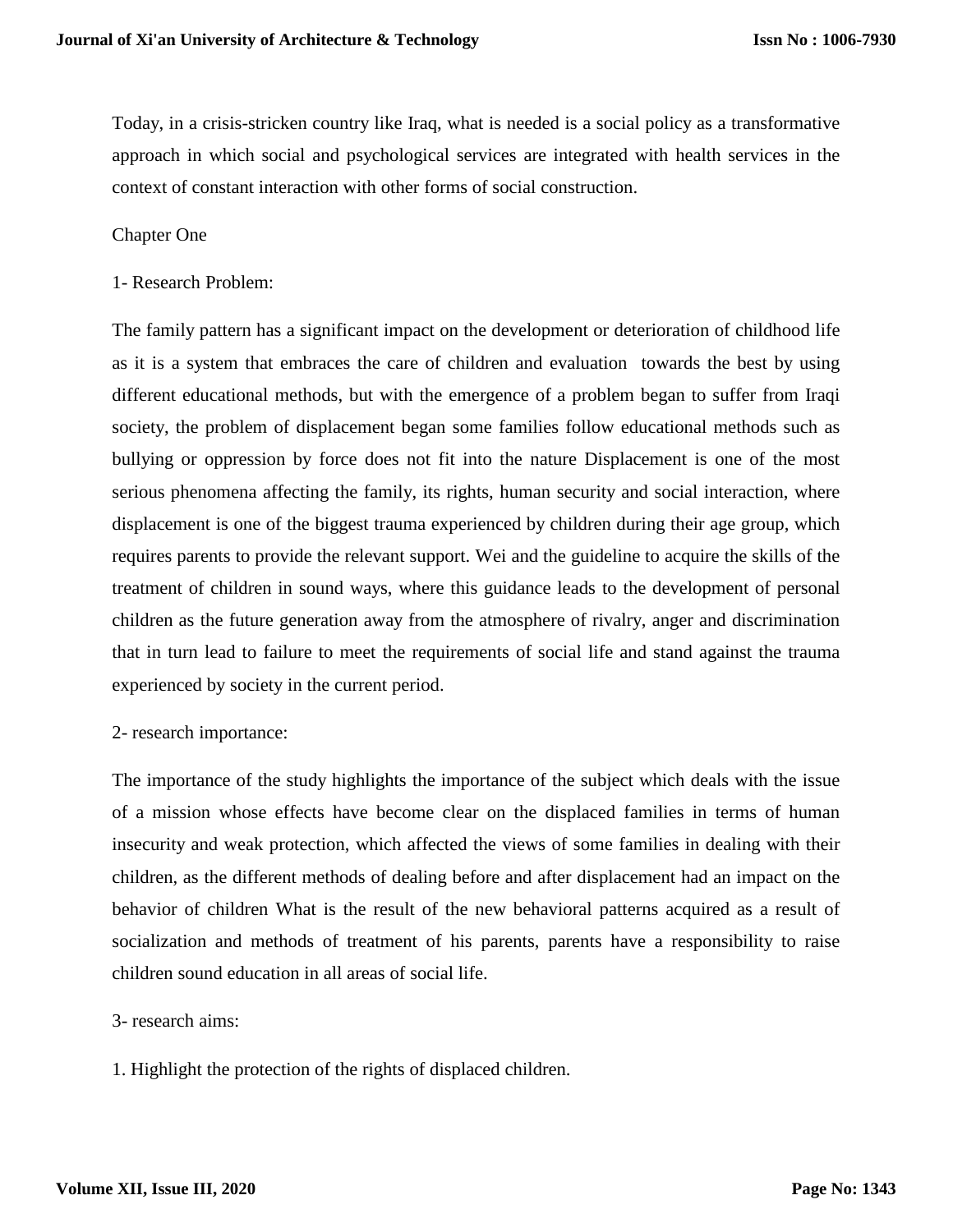- 2. Identify the most important problems left by displacement.
- 3 identify the methods of treatment of his parents to children before and after the displacement.
- 4-Research Methodology

The researcher used the descriptive method as there is no methodology in the research is more widespread than the descriptive approach, which includes research that focuses on what is now in human life and society. The descriptive approach is an investigation focused on phenomena, as they exist in the present with a view to diagnosing them, uncovering their aspects and identifying the relationships between their elements or between them and other phenomena. As is the approach that does not stop at the limits of the description of the phenomenon, but goes beyond that analyzes, interprets, compares and evaluates with the intention of reaching meaningful calendars with the intent to gain insight into that phenomenon. Moreover, descriptive research is not limited to predicting the future; it is carried out from the present to the past to increase insight into the present.(1)

## Search Terms:

1. Family: The first social unit to which the first man was guided to continue his life in a social way, the life of the community continues when the husband and wife meet to establish a family life special through which parents take up children and training and education through tradition and indoctrination. (2) It is defined as "the first social cell, the smallest social unit and the basis of society, which shapes the personality and numbers of the individual during his early life and acquires social behavior, attitudes and values."(3)In their book The Family, Berges and Locke tried to define the family as "a group of individuals with strong bonds resulting from marriage, blood and adoption, and this group lives in one house and its members have coherent social relations based on common interests and goals." William Jude argues that social changes affect "the family situation, creating a large gap between parents and children, and widening this gap by accelerating social change, and occurring cases of rebellion of the son to his parents to do whatever he wants and what his parents do not want him." (5) The family plays an essential role in the formation of normal or disturbed personality traits, as the child lives with his parents and their social values and ideals are united in their ideal form through constant interaction between them and them. Human instincts and natural and social motives, such as the love of life, the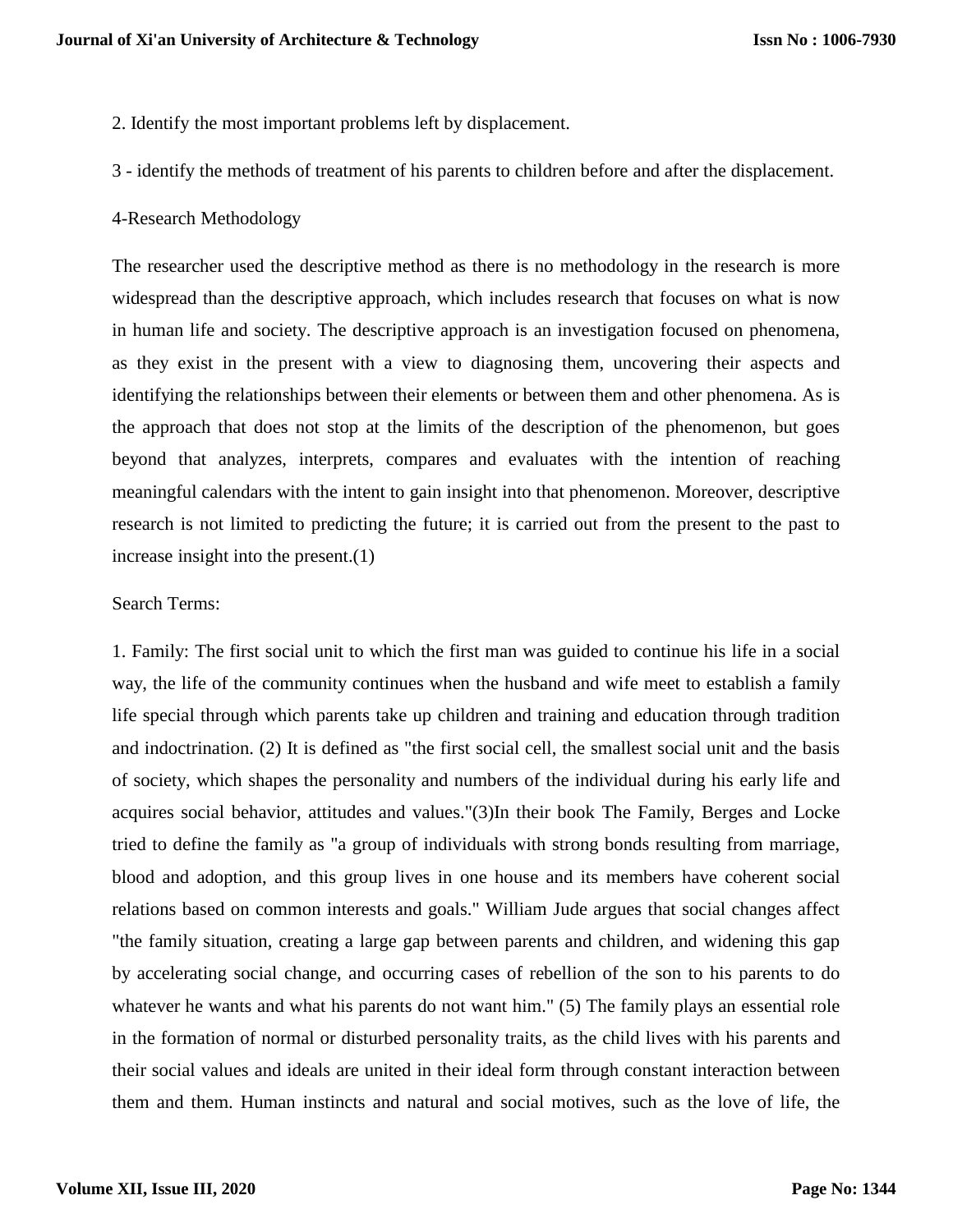survival of the species and the achievement of the purpose of social existence and the achievement of instinctive and sexual motives, and emotions and social emotions such as the emotions of paternity, motherhood, brothers and so on. (7)

2 - Juvenile: It is said in the language "young juvenile any boy age, and a man juvenile any young man" (8) and the juvenile is defined by law as those who did not reach the age of majority, and Islamic jurisprudence books did not use the word (event), but used the word (child) or ( Boy at this stage is understood accordingly, every child has not reached the dream. (9) A person takes a different word from these words, and the evidence in the Qur'an for these meanings is as follows: In the child the Almighty said: "If the children of you reach the dream." (10) The Almighty said: "Then we bring you out a child." The Almighty said: "And I wish him judgment boy" (1), and in the boy said: "Iazkaria I tell you a boy named Yahya." Issuing deviant acts which, if issued by the adults, would be punished as crimes or he who reached the age of seven and did not exceed eighteen years at the time of the crime (14)

3 - Parental treatment: is the way of education as perceived by children, and used by parents with children in order to form and modify their behavior or development of this behavior in line with the standards of their levels and also measured by the scale of methods of parenting treatment of children and methods interactions within the family, which is a characteristic in the formation of continuous To a characteristic of parents that children recognize in the ways parents interact with them: the method of (tolerance / hardening), the method of (consistency / inconsistency), the method of (moderation / bullying), the method of (protection / negligence), and the behavior is more dangerous than the usual inconvenience or Child and adolescent mood or stubbornness disorders Reply. (15)

4. Concept of Conduct Control: Conduct monitoring is defined as a system for the treatment of juvenile delinquents and outlaws recommended by the court where the pervert lives in its natural environment, enjoying his social freedom to a large extent, but it is during the period of supervision under the auspices and supervision of the juvenile court representative, an oversight officer or supervisor Social. According to this system, the juvenile is not punished by sending him to prison, but is temporarily deprived of certain privileges, in other words, he is released and placed under surveillance and supervision by the probation officer who acts as a friend and mentor of the event. (16)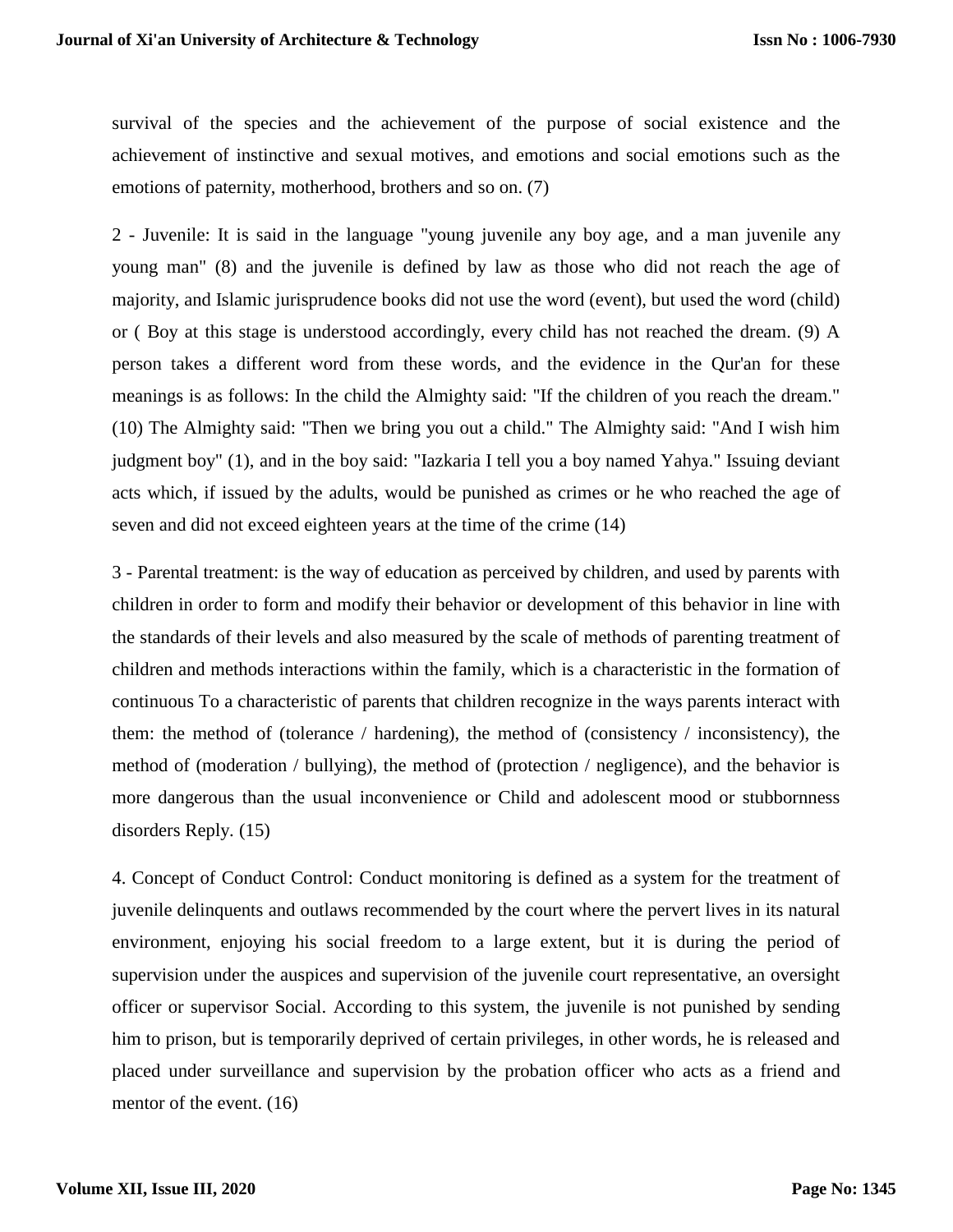5. Displaced persons: - persons or groups of persons who have been forced to flee or leave their usual homes and places of residence as a result of armed conflicts, situations of pervasive violence, violations of human rights, natural disasters or human action, in an effort to avoid their effects without crossing the recognized borders; State (17)

6.Displacement is the political, economic and security instability of the state and armed conflicts to turn civilians into direct targets and human shields for these conflicts, forcing these civilians to leave their homes and flee to more peaceful areas.(18) In certain cases, this transition is organized when large companies, for example, import workers from a dense area to work in the reconstruction of other areas within the country or be random, especially between the countryside and the city. (19)

## Chapter II

The first topic: the theoretical framework

## 1- Democratic style:

Parents' approach is based on understanding, discussion and dialogue with love, compassion, and support in dealing with children. (20) Democratic education is one of the most important intellectual and political issues in the contemporary world. Educational institutions are now more than ever working to build a productive democratic culture. Values of tolerance, difference and acceptance of each other in the face of the waves of violence and extremism that are sweeping the whole world. (21) The democratic method is one of the proper and correct methods in the upbringing and upbringing of children. Thus, democracy as a method adopted by parents in the upbringing of their children and their upbringing is based on the spirit of tolerance and flexible dealing that appreciates the other, and recognizes its potentials and abilities, It provides advice, advice and opinion in the form of guidance and guidance away from all forms of coercion, militancy and cruelty. High self-confidence, the ability to take responsibility and establish successful relationships with peers.In this regard, the results of several studies have shown that the use of democratic methods in the treatment and guidance of children significantly affects their compatibility and positive inside and outside the home. (22)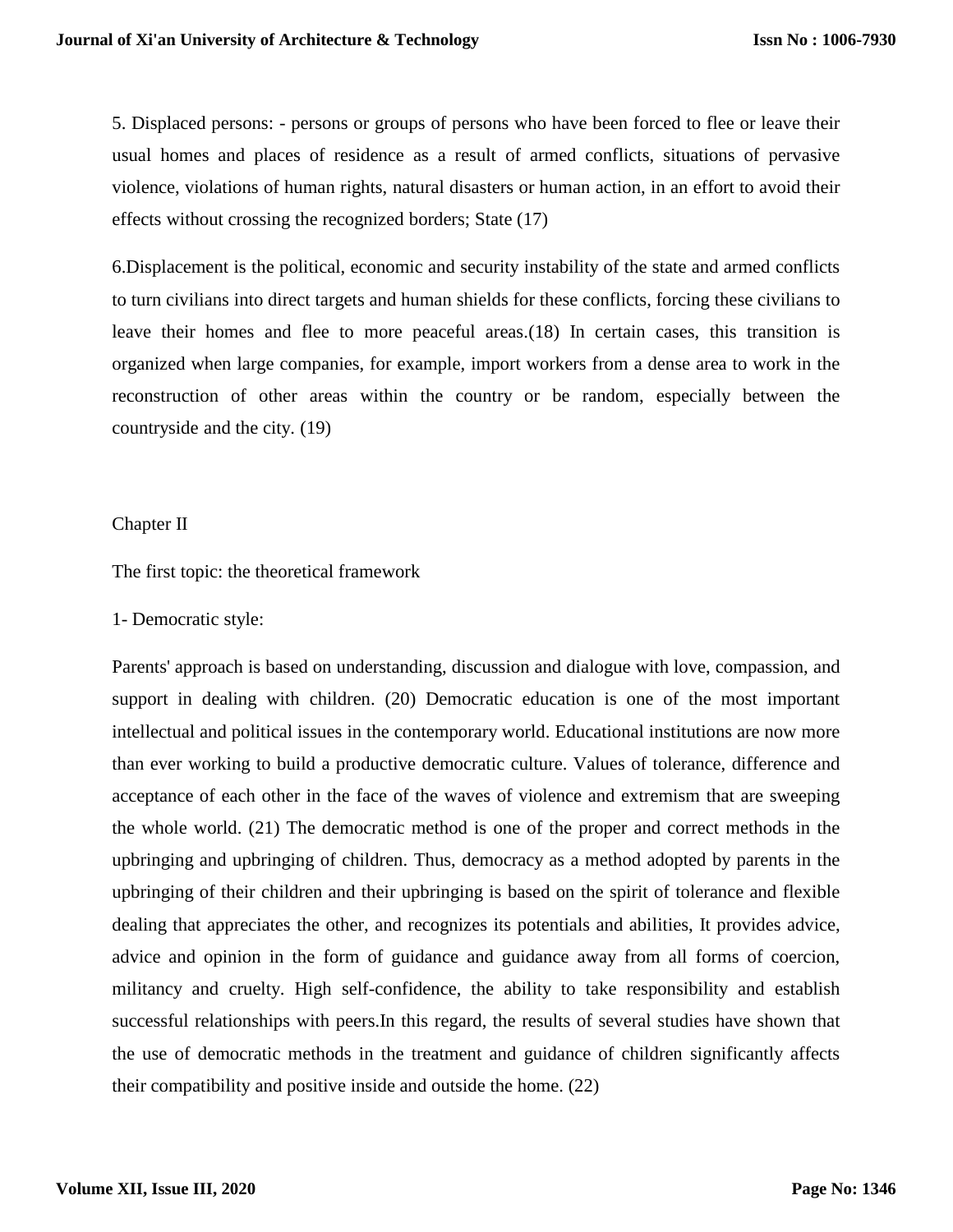## Dominant style:

In it, parents control the child at all times and at all stages of development and act on behalf of him to do what must be done, and control all his work and prevent him from his desire for independence to take his place as a mature individual in society. This approach is characterized by the lack of social relations between family members and the outside world. The child's interests and desires are neglected, neglected or unimportant. When he seeks to arouse the attention of his parents or strives to assert himself, he is met with severe denial and may be physically punished. Parents often take measures. Of cruelty, rigor and intensity for no reason more than the desire for tenderness, as well as punishing it in a continuous manner and repulsed and restrained whenever he wanted to express himself independently, and this method leaves a lot of effects on the child, including a sense of lack of self-confidence and a severe sense of guilt and confusion and p M the ability to take responsibility and the tendency to withdraw, hating parental authority and the dread and fear of parents. (23) The wishes and attitudes, values and ideals of parents have a great impact on the upbringing of the individual, and on some of his attitudes and values, which sometimes less spirit of self-desire between what he wants to achieve and aspire to him, and what he wants parents and the rest of his parents. Graig (1980) suggests the importance of parental attitudes to several factors, including: the role of parents as behavioral models, the expectations of parents in the manner of children, and the system to which children are subject. (24) Authoritarianism and oppression are prevalent in many Arab countries. In general, his rights and freedoms are called for by the heavenly laws and confirmed by international conventions. (25)

3. The method of over-protection:

Excessive care of the child and the over-protection and preservation and fear of it, which causes parents to keep their son from doing any work alone for fear of being hurt, that spoiled delinquent tend to deviation due to excessive love enjoyed in his family, as deviation is usually associated with emotional deprivation or Ostracism and parental neglect, but excessive love for the child may block the way to adapt such as abandonment. On the other hand, excessive pampering, such as excessive negligence, is already a family social issue related to the status and value of the child and the role that is given to him.If negligence is a rejection of what the child represents, the pampering is the significance given to this child. Explicitly, the excessive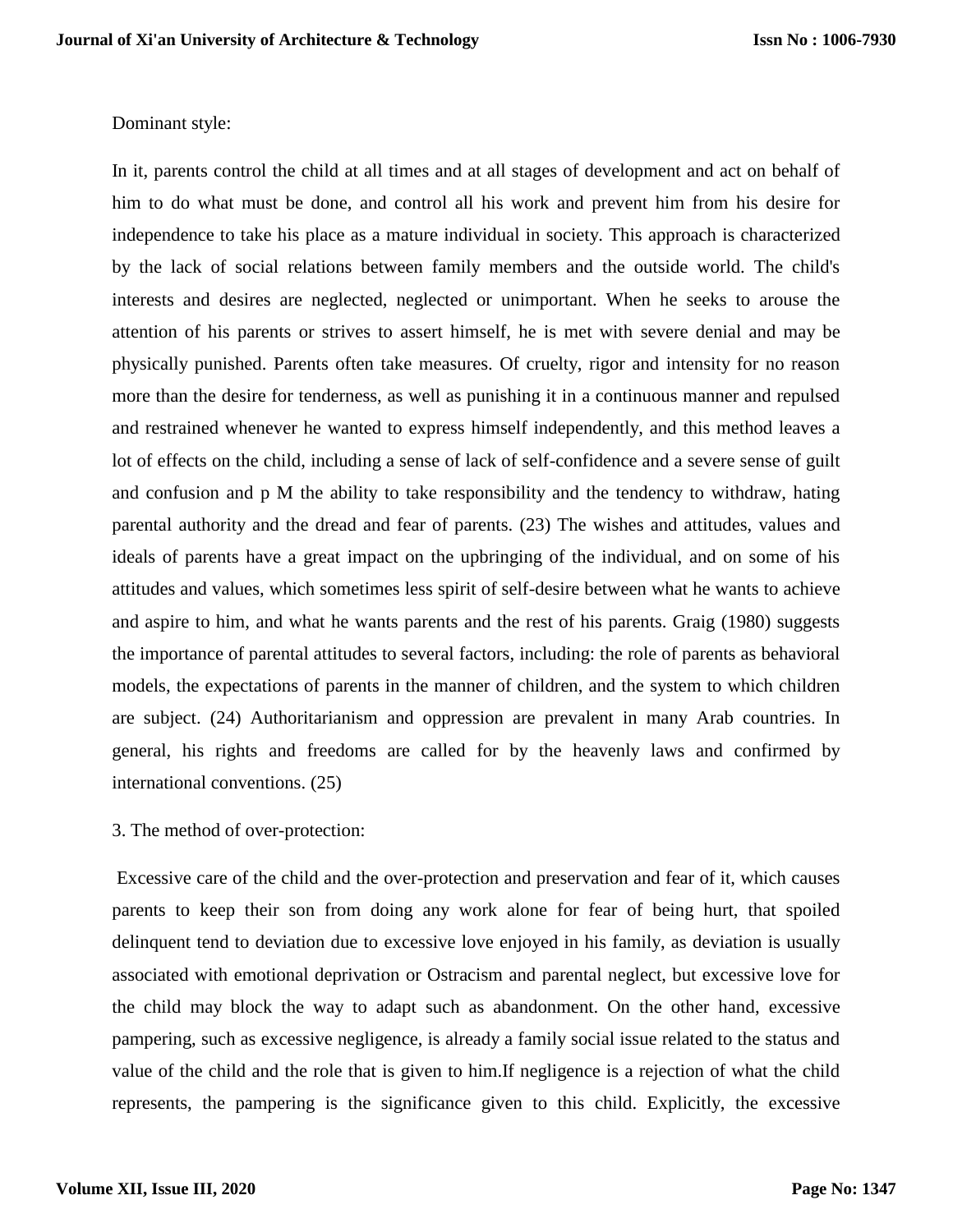pampering that leads to delinquency may reflect aspects of the psychological disorder that are equally important and that have taken on an indirect character, or have disappeared under the mask of excessive motherhood or paternity. (26)

## 4. Violent Method:

It is intended for physical fights, sharp objects, threats of abuse, the use of bad words, vandalism, arson, property theft, lying and smoking. (27) It is also an aggressive manner or act by a party that may be an individual, group, social class or State with a view to exploiting and subjugating another party in the context of an economic, social and political disproportionate force, causing material, moral or psychological damage to an individual. Group, social class, or other country. In another definition of violence, it is perceived as "a highly emotional behavioral response that may involve a low level of insight and thinking. ( 28)Violence in the use of forces derived from equipment and machinery seems to point to the extreme form of aggression. Violence is an attempt at serious physical harm. "Violence is linguistically defined as breach of the order and lack of companionship. (29) A child raised in a family suffering from disintegration and persistent quarrel is more likely to practice violent behavior. Parents' improper family upbringing (excess cruelty, excessive pampering, neglect) also has a negative impact on children. Economic pressures on the family play a role in creating an environment where violent behavior is growing. (30) The psychological effects of children are more severe than the rest of the other segments that are exposed to violence. They have developed intelligence, become ill ashamed, and may have followed strange and abnormal ways of eating, drinking, sleeping, social behavior and perhaps those scenes that occurred to him or others, led to delinquency and outlaws, committing social crimes, such as vandalism, theft, sexual assault, abuse Drugs. (31)

#### 5-Broken home

The concept of a broken home is used in many procedural meanings. Some may use the concept of a cracked house in its social (sociological) meaning that the absence of parents or one of them for various reasons such as divorce, separation, abandonment, death or father's marriage to another, or the mother's marriage with another husband after divorce or the death of her first husband. Some may use the rift house in its social ecological sense, which relates to the geographical location of the house, its population density, human, social, economic and political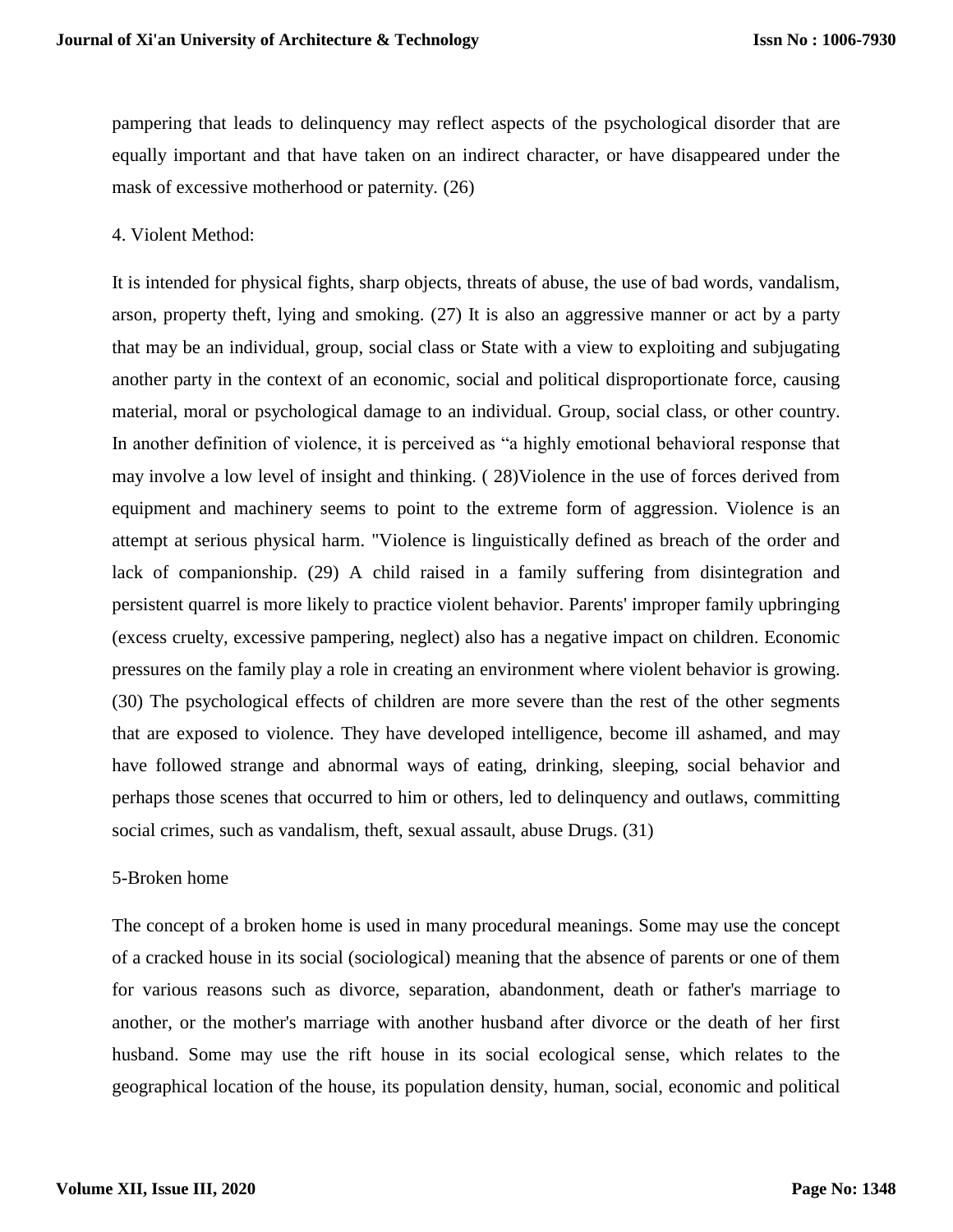characteristics of the local community of which the house is part and the sub-culture that constitutes some suitable ground. Others use the concept in the psychological sense (psychological) in terms of the psychological situation experienced by the couple, such as the case of permanent rivalry and disparate marital relations and mutual hatred and cruelty in the treatment of each other. The majority of contemporary American and European field studies confirm that there is a positive causal relationship between the state of the rift house, at least in its social (sociological) sense, and the emergence of official delinquency.Some of the results of these American studies in particular indicate that there are between 30% and 60% of delinquent children in American society live in fractured homes, and some psychologists confirm that the behavior of the child formed during the first five years of age and therefore the absence of parents or one of them during This early duration of a child's life leads to significant negative consequences. (32) Family tyranny, this effect can occur in the natures of the juvenile weak or delicate sense. The juvenile becomes a familiar and negative about life, and is dragged into journeys outside society, influenced by those who take advantage of the weakness and fear of his life. He will be favored better than the group . (33) that the child grew up in a family atmosphere fraught with problems will lead him to escape from the house to the street, perhaps find an outlet for the troubles he finds at home, and this behavior is even more dangerous if consistent with the behavior of a group of juveniles who find in them the best room for tampering and mobility Family neglect and abandonment of parents' duties to care for their children and leave them face their fate is unknown. Meet Essential needs of life, including the need for emotional tenderness, we find children remain in the street for a long time without an observer or sergeant, which may Aorthm in problems and incidents have severe consequences on the child and his family. (35)

### 6. Parents' ignorance of proper education methods:

Parents can be a source of safety, kindness and trust for the juvenile. They can also be a cause of disappointment and suppression through the parental treatment the juvenile receives, whether it is reward or punishment. In their research, the researchers felt that treating the event with excessive firmness can generate a desire for revenge. On the other hand, excessive leniency in his treatment develops a weak personality who is unable to face the difficulties encountered, and is unable to develop social relations with others. A study conducted by Healy and Brunner on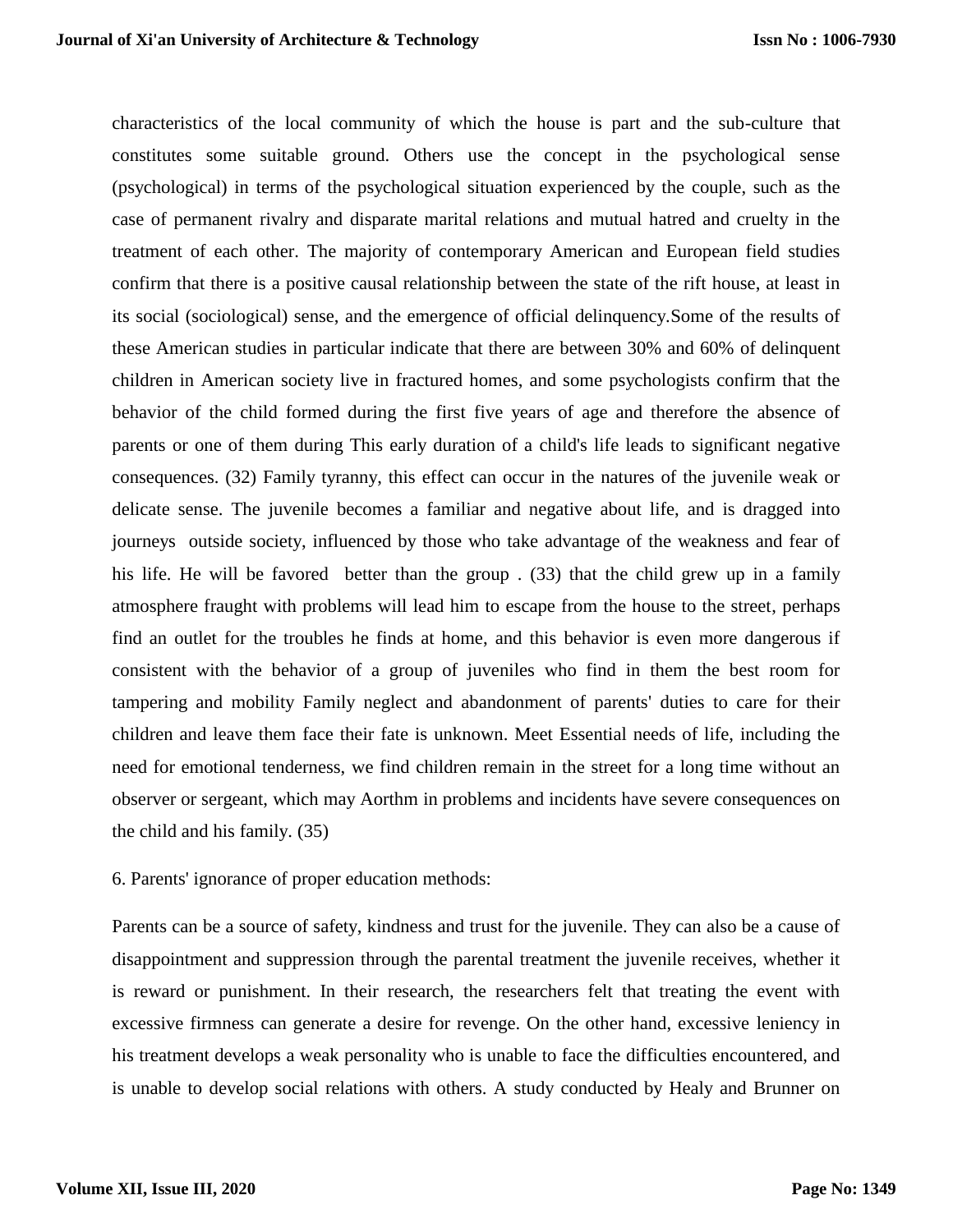4,000 events in Chicago and Boston in the United States found that 40% of these events lacked effective discipline and discipline. Extremely cruel or extremely compassionate. On the other hand, the disparity in treatment within the family can generate in some juveniles the desire to heal and revenge. Parents' attitudes towards children are of particular importance as their treatment should not provoke jealousy in young people and should not be unfair. When they are not satisfied, they may explode in one way or another in the form of acts of aggression against society. (36) The cultural level of parents has a great impact on children and their educational level has a negative impact, as parents make their children raise according to what they learned from their ancestors. According to habits and The old traditions, which in turn affect the behavior of the juvenile in terms of feel or not to make it do actions and words inconsistent with the proper socialization, culture and education of parents may conflict with the culture and education of their children at the present time. (37) These methods and social methods vary from community to community and family Within the community.

#### Parents control the fate of children:

Many parents are motivated by their eagerness to survive their children in their school life and beyond, to intervene and control the choice of the type of study and work occupied by children after graduation; perhaps we see this phenomenon clearly in the present time after the change of our social system, and perhaps the motivation for the intervention of parents is their aspiration to the level The best for their lives and the lives of their children, especially after education has become an important factor of growth and rise in the social ladder, that all due to the aspiration of parents and expectation of many of their children without appreciation of their levels, abilities and educational preferences, and parents intervened and choose the college in which the son will study, Without taking his opinion and taking into account his tendencies and attitudes, and impose the desire of the father to study a particular specialty regardless of the desire of the son, which leads to the failure of the son in his study. (38) It may be said that parents' ignorance of the origins of proper education is an important factor in their policy and treatment of their children. Recent studies have shown that "emotional maturity" of parents is the most dangerous factor in raising children. A father or mother is not enriched by their psychological culture and knowledge of the conditions of proper education if they do not have sufficient emotional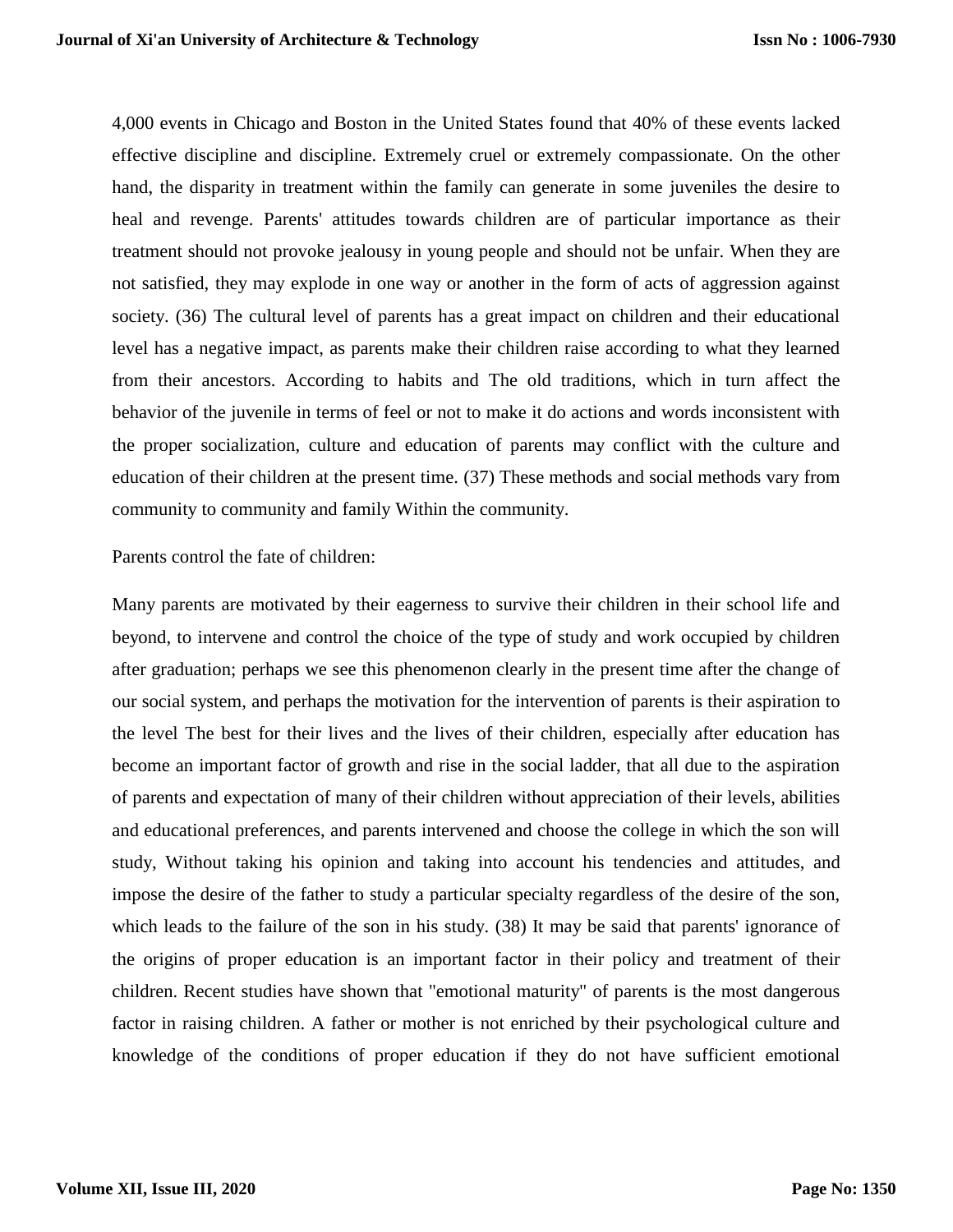maturity to help them with the possibility of paternity burdens and require self-sacrifice and selfdenial and kindness, and unselfish love, any love gives and does not take. (39)

8 - leniency and neglect in education:

The fact that parents receive methods of upbringing based on cruelty, violence and rigor, and the bad experiences they leave, make them willing to avoid their children what they have suffered in their childhood, leaving their children to do what they want without any control and respect for any system, and observance of rules and assets both inside and outside the home. Overlooking the children's abilities and not paying attention to their success, and not providing encouragement in its various forms when performing desirable behavior they have done, leaving them without guidance to what to do, may feel frustrated and despair and low sense of self, which weakens the sense of place in the family and belonging to them, they integrate into the work Bad rules and laws and lack social sensitivity. (40)

Treatment of parents in developing the personal characteristics of adolescents and avoiding aggressive behavior caused by displacement

Individuals in different stages of their lives to satisfy their psychological needs and these needs vary according to age and adolescents need to satisfy many of the psychological arguments, the most important of which: (41)

- The need for security and emergence and success
- Need for love and respect
- The need for freedom and self-realization

Since the rapid changes that occur to the teenager, which includes all aspects of his personality may raise many questions and make him more need to support the parents and their love and acceptance of him, and the teenager needs to address and respond to his many questions that may cause him anxiety psychological, and father and mother are the best In this role. (42)

Where a teenager needs in a period of his life to feel the status and recognition of personal value and importance by receiving attention and appreciation from the social environment around him and here highlights the role of the father to direct his emotions to achieve the goals of ambition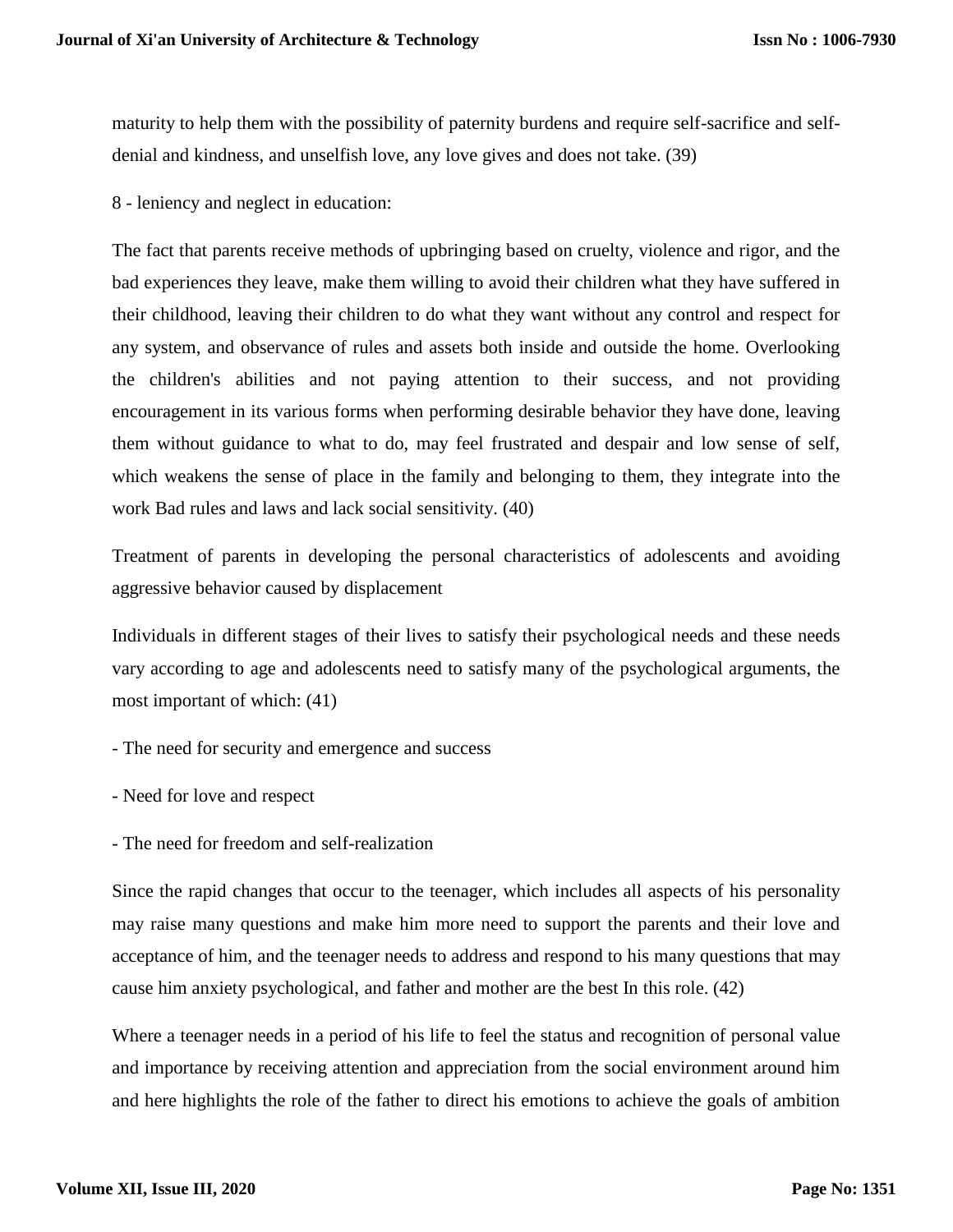and happiness and help him to accept himself and accustomed to self-confidence through the acceptance of individuals (43) Adolescence is one of the episodes of psychological development, where the adolescent tends to show aggressive behavior towards the adults around him as he moves against people and looking for the role to be achieved in adulthood and shows aggression in the adolescent because of emotional stress resulting from family and psychological pressures or Net Increasing wars in recent years have led him towards frustration and failure to satisfy his needs, which leads to aggression. (44) Where a teenager needs someone to help him in achieving a balance in his psychological life between the strength of his emotions There is no doubt that the father is the closest to the teenager and best able to help him in dealing with His problems patiently and leniently guide him to the right path. (45)

Crises, poor family adaptation, environment and social problems and their causes:

The crisis of the displaced in Iraq is one of the most prominent humanitarian crises that the Iraqi government has fumbled, after spending huge amounts estimated at two billion dollars in addition to 145 million dollars received in international grants to support the displaced. (46) As crises and wars have brought many variables in family relations and reality The poor adaptation of the family and the environment in Iraq is cumulative in nature and intertwined with each other as the disturbances create in the adaptation of the family, the separation of the wife from her husband and the roles played by the wife and the transfer of families to random locations and crowded conditions of life all contribute to the creation of tensions and crises in the family atmosphere Negatively reflected on their continuation. (47)

Crises (wars, blockades, and occupation) in Iraq have led to serious consequences that have cast a shadow on Iraqi society, where some of the displaced have lived in camps, others in an old village, some in buildings under construction, some in schools or churches. (48 In Iraq, as in many parts of the world, informal housing is closely linked to poverty and informal deprivation. It is closely linked to poverty and denial of basic services that adolescents need. These marginal or informal human settlements, concentrated in the periphery or city center, are inherently slums. Backward people suffer from a severe lack of services and facilities that negatively affect their children and their psychological and social composition. (49)) In fact, migration may be forced (voluntary) displacement or voluntary voluntary migration, where the first is due to armed conflicts that have existed recently, including (ISIS) on Iraqi capitals and the second is optional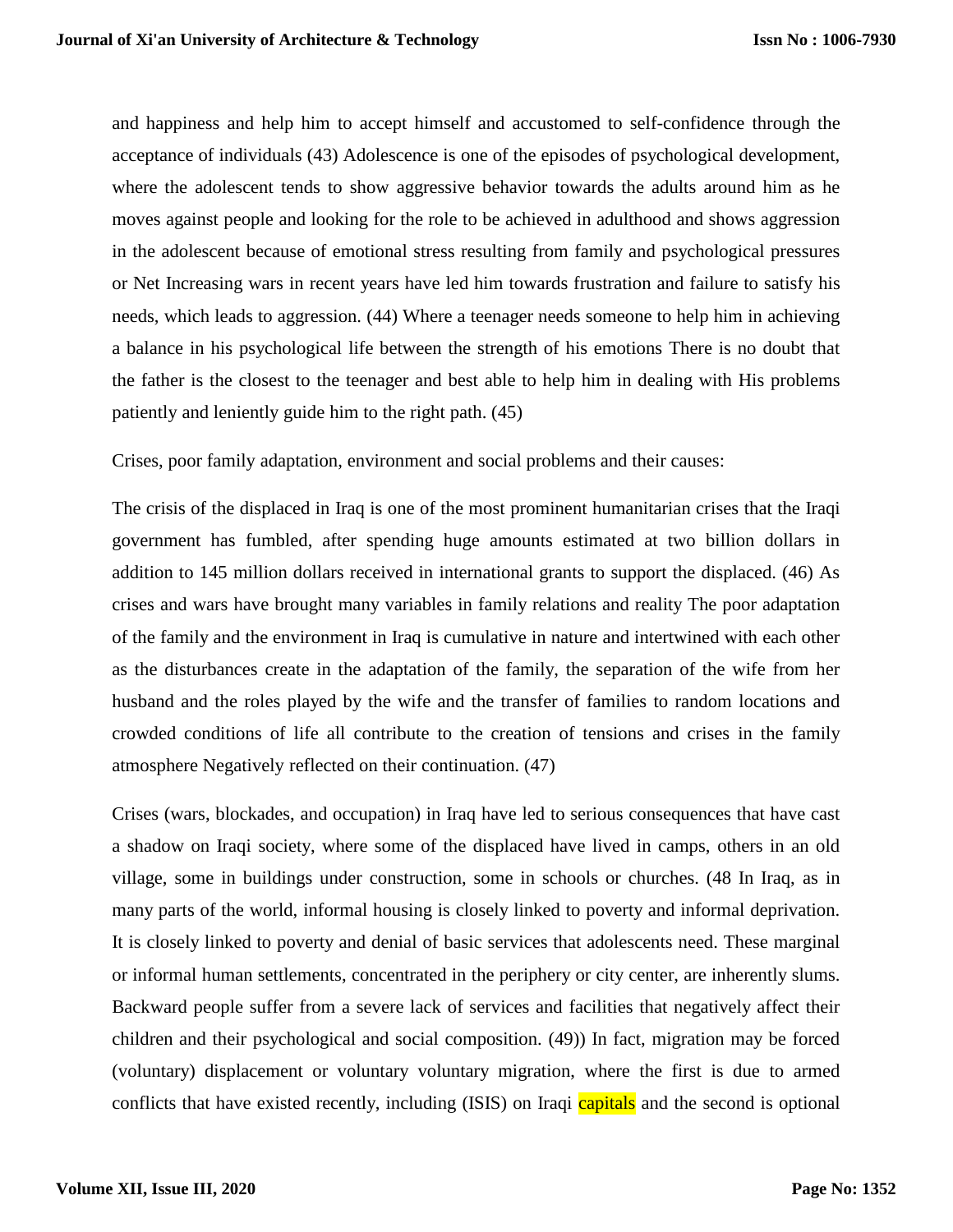because of material conditions and the search for a better life in other countries . (50) Where the displaced or displaced, whether voluntary or compulsory migration often collide their aspirations in the social transition tragic reality in their new environment and a reality in which they live poverty sets known for poor health conditions and lack of employment opportunities and that the state of social fragmentation and marginalization turned the city community into a negative herd of physical and moral violence This is reflected in them, which makes them live in an unusual situation, some of which have become factors of pressure, which makes deviant behavior is the only pathway to get rid of Poverty and poor conditions factors. (51) Displacement figures in Karbala are lower than those in Baghdad, and the style of residence varies. IDPs in Karbala live in privately rented buildings or IDP complexes (such as the "Visitors' City"), as well as the "critical shelter", which includes IDP camps, religious buildings such as mosques or husseiniyas, schools and unfinished buildings, and families in Najaf often live in Religious buildings under the category «critical shelter». As many as 48,222 of the 78,390 IDPs registered in the area reside in religious buildings, In the Kurdistan region of Iraq, the KRG established a joint coordinating committee for the crisis in an effort to improve coordination among the various organizations. However, the IDPs did not necessarily see any effective response. For example, reports from the Ashti camps in Ainkawa, home to some 1,200 families, indicate that the KRG only provided and approved land for the camp, but that the church was responsible for providing shelter within these camps and similarly, in Karbala and Najaf, Shelter and responsibility for most of the IDPs in the governorate was taken over by the Imam Hussein Shrine in Karbala and the Imam Ali Mosque in Najaf, where both cities host thousands of displaced families in mosques and religious buildings (Husseiniyat) in Najaf, the vast majority of IDPs still reside In religious buildings. (52)

#### Internal migration controls affect access to education: (53)

In many countries, fears of unsustainable urbanization and imbalances between rural and urban areas have led to policies to curb migration, which in some cases will affect migrants' access to education. Vietnam's ho-khau system has restricted immigrants' access to public education. The poor rural and urban migrants have moved to areas that lack public schools. Recent reforms aim to eliminate those restrictions, while China's hukou registration system, which Access to services is linked to the registered birthplace, excluding children of rural migrants from public schools,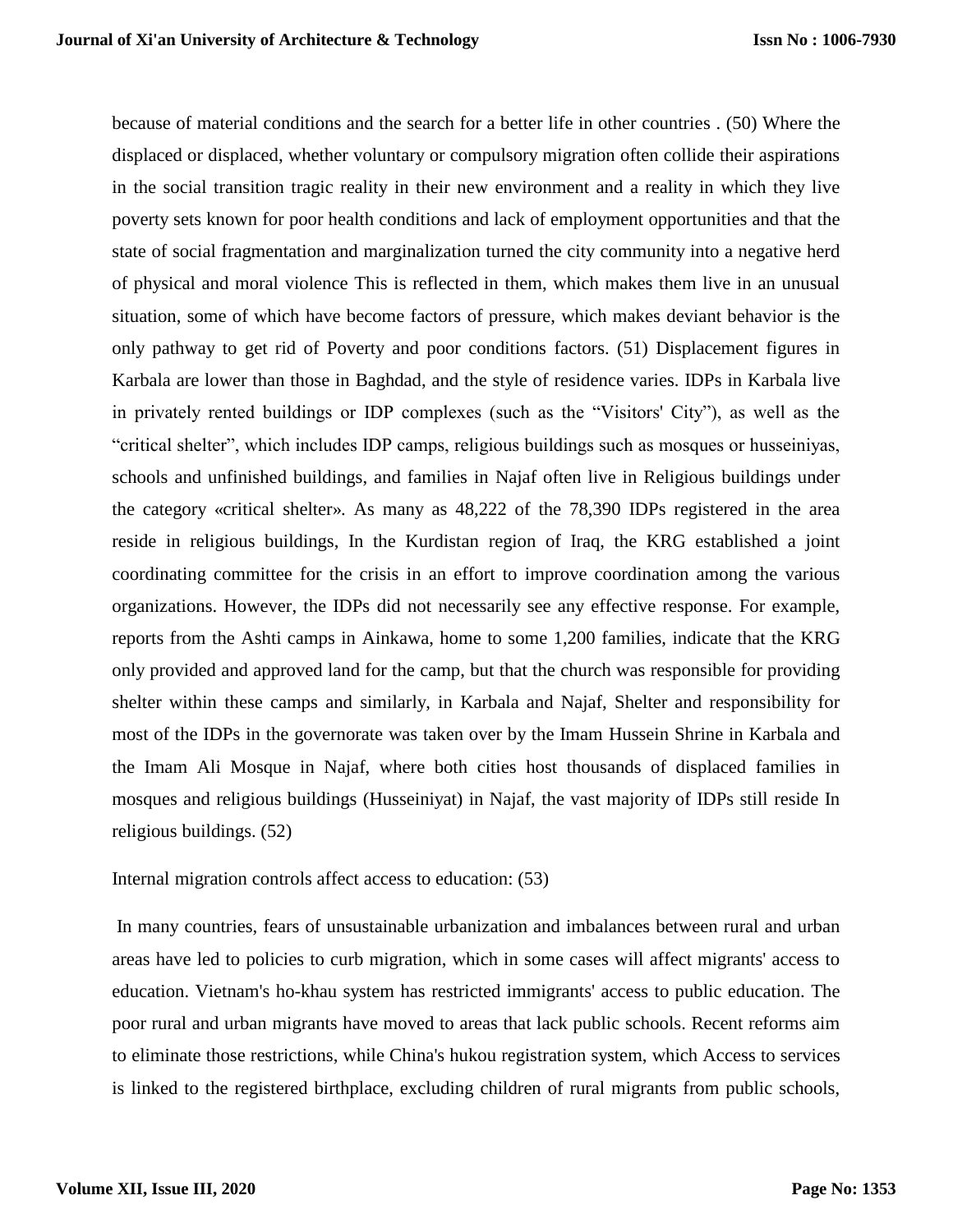and has made significant revisions in recent years. The government has obliged local authorities to provide education to rural migrant children in 2008, but there are still barriers to access for migrants. Teachers suffer in D Ars unauthorized migrants from low salaries and job insecurity, parents often complain about the quality of teachers in these schools.

Chapter Three (First Topic)

Areas of study, sample and means of data collection, presentation and discussion of results

First: Fields of study Human field: means the individuals who will be the field study, and determined by a sample of (50) respondents

- 1- Spatial domain: means the geographical definition of the area where the study was conducted, and the study is limited to camps (sun and hope in Abu Ghraib) and (camps of the Assyrian movement in Al-Rubaiae street)
- 2- Research tool: (questionnaire form) It is one of the means to collect information on the problem of research and the questionnaire in the form of questions have been formulated to conform to the objectives of the research to be answered by the research community has been prepared after reviewing what was written on the subject and what came in previous studies dealing with methods Parental treatment and its psychological and social effects after the displacement of children and parents. These views and ideas were formulated in the form of questions and before the questionnaire took its final form was presented to professors specialized in the Department of Social Work to benefit from their experiences and valuable observations in the amendment of some paragraphs of the form.
- 3- Validity of the tool: Sincerity is one of the necessary conditions that should be met in the tool adopted by the research. Honesty depends on two important factors: the purpose of the tool and the group or group to which the tool will be applied. The researcher followed one of the known methods in verifying the validity of the tool, by presenting the tool to arbitrators from specialized experts. The paragraphs were approved after the approval rate reached (97%). Demonstrates the apparent honesty of the tool.
- 4- Statistical means: The researcher used the descriptive and inferential statistics listed below to complete the research procedures and calculate his results, using the statistical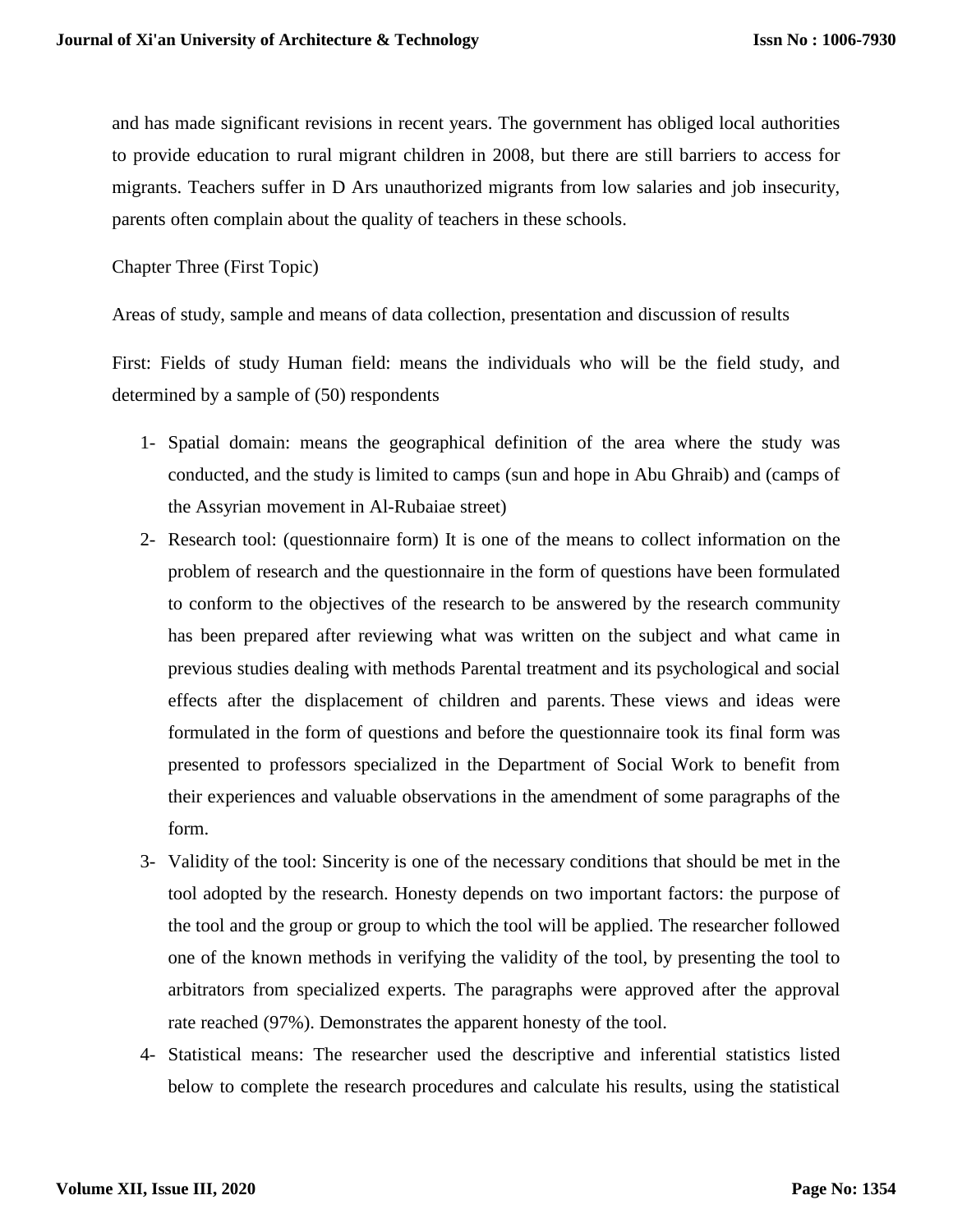bag of social sciences SPSS, note that the level of significance that was adopted to test all the hypotheses of the inferential statistics was (0.05).

- 1. Weighted mean
- 2 the standard score (Sherbini, 1995, p. 85).
- 3. Standard deviation

View and discuss results:

 This chapter includes a presentation of the findings of the researcher according to the research objectives presented in the first chapter, and discuss those results and then come up with a set of recommendations and proposals as follows:

• To achieve this goal, the arithmetic mean and standard deviation of the responses of the research sample were calculated on the psychosocial needs after displacement of children table after displacement. Table (1) illustrates this.

92.2 - 50.2 degrees is very large

49.2 - 00.2 large degree

99.1 - 50.1 degrees medium

49.1 and below a few degrees

Table (1)

Weighted circles and percentages of paragraphs to identify parental treatment methods and their psychological and social effects after displacement of children

| Order of<br>paragrap<br>hs | Paragraphs                                         | Weighted<br>mean | Standard<br>deviation | Percentage<br>Weight | Evaluation             |
|----------------------------|----------------------------------------------------|------------------|-----------------------|----------------------|------------------------|
| 13                         | I want to live a family atmosphere                 | 2.92             | 0.33                  | 97.33                | The score is too large |
| 14                         | think about studying and advancing in<br>education | 2.85             | 0.44                  | 95                   | The score is too large |
|                            | I want to go back to my old friends                | 2.68             | 0.6                   | 89.33                | The score is too large |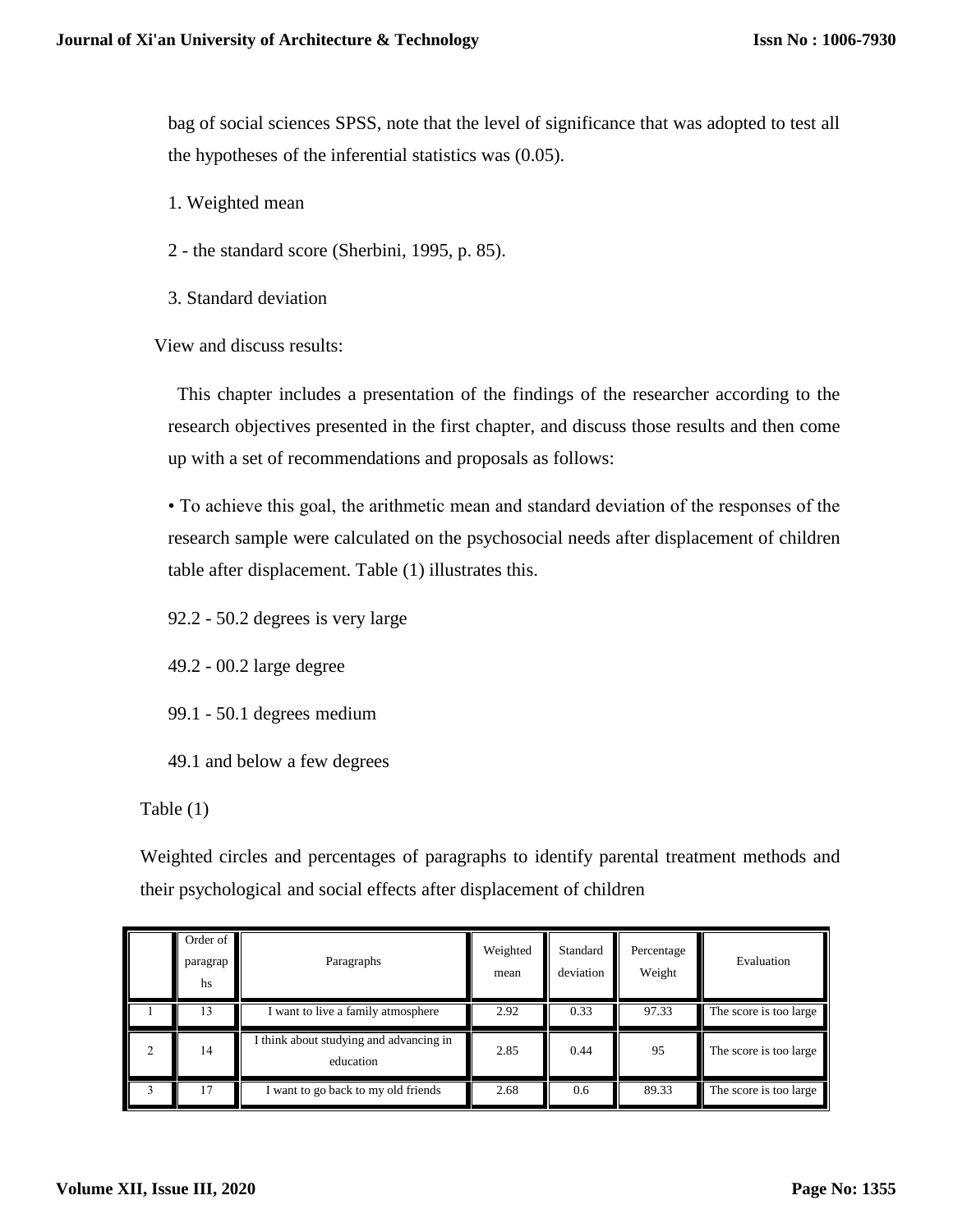| 4      | $\mathbf{1}$   | I obey his parents and comply with their<br>orders                                | 2.67     | 0.51 | 89    | The score is too large |
|--------|----------------|-----------------------------------------------------------------------------------|----------|------|-------|------------------------|
| 5      | 9              | Set my goal accurately                                                            | 2.48     | 0.70 | 82.67 | Great degree           |
| 6      | $\overline{4}$ | I have confidence in my decisions                                                 | 2.42     | 0.65 | 80.67 | Great degree           |
| 7      | 6              | I often try to challenge difficult<br>circumstances                               | 2.40     | 0.64 | 80    | Great degree           |
| 8      | 11             | I want to go back to the past when I have<br>difficult times                      | 2.40     | 0.76 | 80    | Great degree           |
| 9      | 10             | I do my best to accomplish the tasks<br>assigned to me                            | 2.37     | 0.64 | 79    | Great degree           |
| 10     | 12             | I suffer from the frustration of the<br>situations we experienced                 | 2.33     | 0.73 | 77.67 | Great degree           |
| 11     | $\overline{2}$ | I declare my desires without shame or fear                                        | 2.18     | 0.68 | 72.67 | Great degree           |
| 12     | $\tau$         | I know how to control my actions when<br>I'm under pressure                       | 2.18     | 0.70 | 72.67 | Great degree           |
| 13     | 8              | I can adapt to the circumstances                                                  | 2.17     | 0.67 | 72.33 | Great degree           |
| 14     | 20             | I know there is aid for people like this                                          | 2.02     | 0.81 | 67.33 | Great degree           |
| 15     | 23             | I feel that I have no role in making<br>decisions about my future                 | 2.02     | 0.83 | 67.33 | Great degree           |
| 16     | 21             | I see that my ambitions have changed<br>from what was planned                     | 1.97     | 0.76 | 65.67 | Medium degree          |
| 17     | 3              | I can show my feelings                                                            | 1.95     | 0.77 | 65    | Medium degree          |
| 18     | 18             | I don't want to make new friends from my<br>current environment                   | 1.95     | 0.70 | 65    | Medium degree          |
| 19     | 16             | I don't know what will happen in the<br>future and I don't want to think about it | 1.90     | 0.82 | 63.33 | Medium degree          |
| 20     | 24             | I feel jealous of my well-established peers<br>in their lives                     | 1.88     | 0.88 | 62.67 | Medium degree          |
| 21     | 5              | I suffer from intense parental care                                               | 1.87     | 0.85 | 62.33 | Medium degree          |
| $22\,$ | 19             | My parents' change of treatment sought<br>me after displacement                   | 1.78     | 0.69 | 59.33 | Medium degree          |
| 23     | 15             | I feel different to my parents treating me<br>after displacement                  | 1.70     | 0.70 | 56.67 | Medium degree          |
| 24     | 22             | I feel that my parents are away from me<br>mentally                               | $1.70\,$ | 0.77 | 56.67 | Medium degree          |
| 25     | 25             | I blame my father for the situation we're in                                      | 1.43     | 0.65 | 47.67 | Low score              |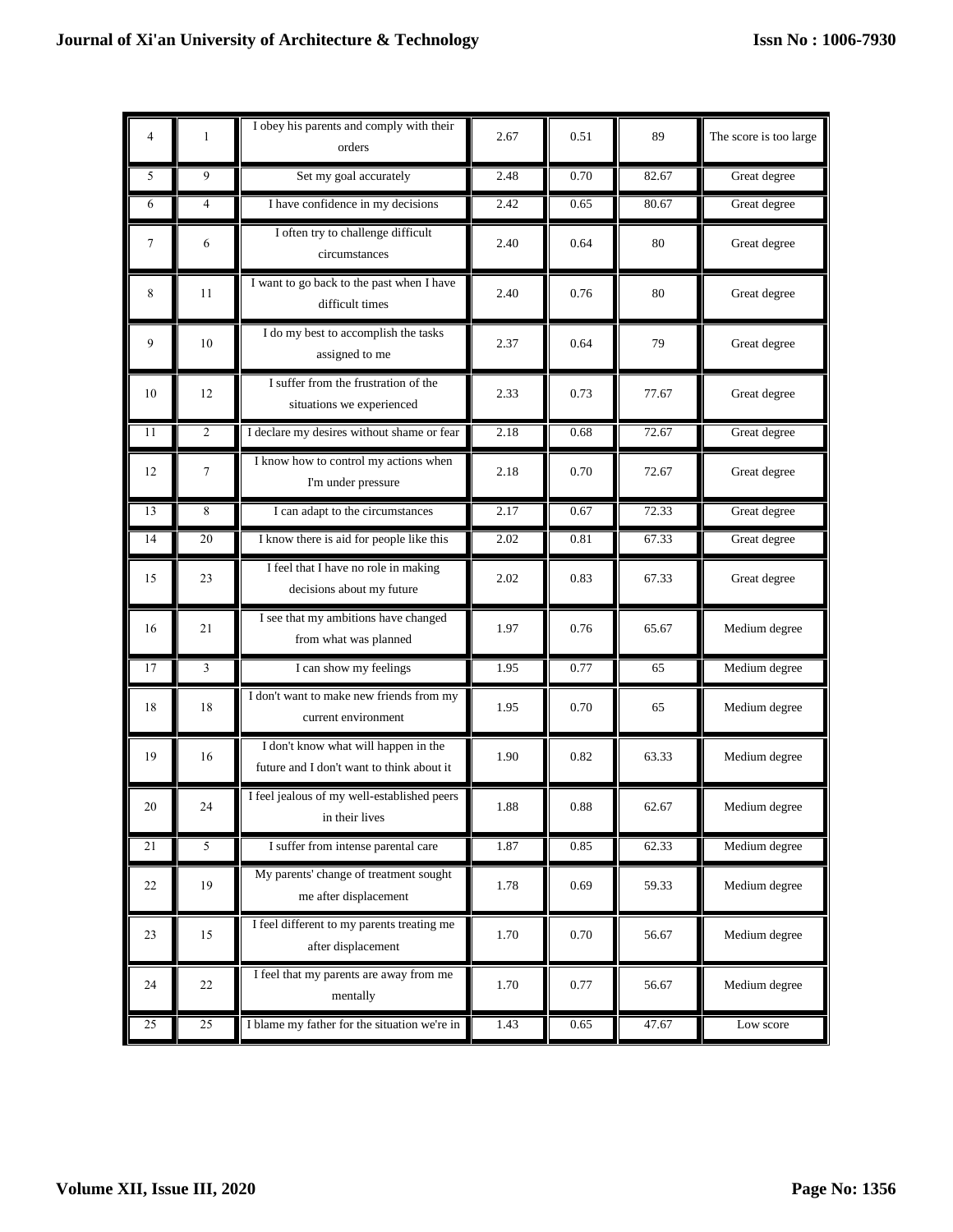It is clear from the table that the children have psychological and social effects ranging from a very large to large, which requires the intervention of the responsible authorities to help children in dealing with those as shown in the table, where the highest need is (I want to live in the atmosphere of the family) and represented by paragraph (13). On the scale, it is clear that children have a psychological and social need to live in a stable family with the elements of family life, by providing them with adequate housing and provide them with safety and help children to achieve It is clear from the table above that children have psychological effects at large, including a sense of frustration and the desire to return to the past and a sense of weakness of the role and the inability to make its own decisions, so the responsible and represented (the Ministry of Labor and the Ministry of Education and civil society organizations) to provide psychological and social support for this segment To help them alleviate the psychosocial effects and address the trauma suffered by displacement.

It was clear from the above table that there is a desire for isolation and not to make friends with the members of the sample to a moderate degree, as well as the lack of visibility of what is happening in the future and fear of it. The sample was found to be jealous and moderate well and thus achieve success and excellence.

so well as it turned out that the members of the sample have a need for their parents to communicate with them more and this is evidence of the parents' concern and attention to the issues of displacement and their impact on them from the physical, social and psychological aspects, which affected the weak interdependence and communication with their children, and this requires the help of children to overcome this stage by taking into account their psychological state and absorption.

• To achieve this goal, the arithmetic mean and standard deviation of the responses of the research sample were calculated on the psychosocial needs scale after displacement of the parents after displacement. Table (2) illustrates this.

- 93.2 50.2 degrees is very large
- 49.2 00.2 large degree
- 99.1 50.1 degrees medium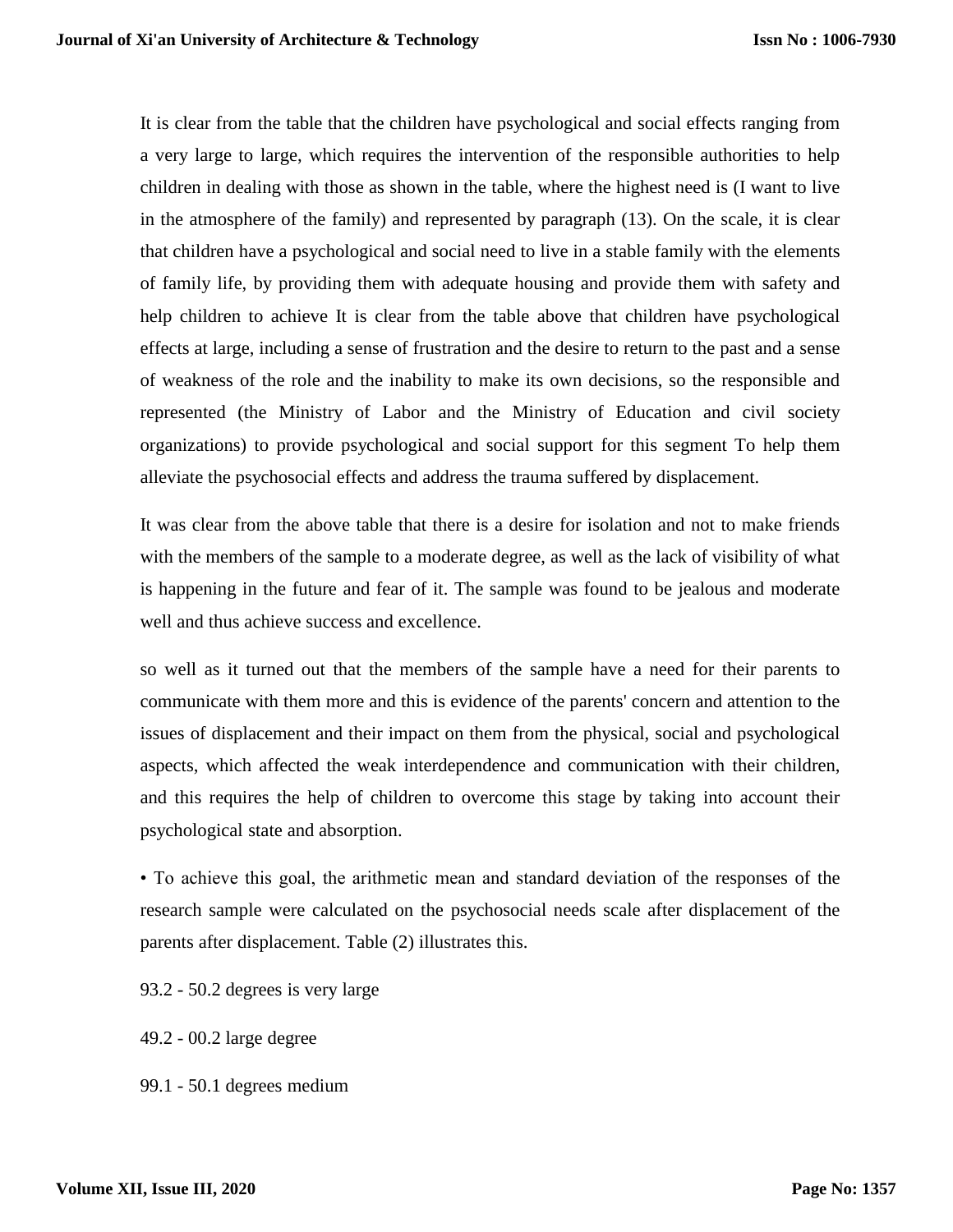# Table (2)

Weighted circles and percentages of questionnaires' paragraph's to identify methods of parental treatment and their psychological and social effects after displacement of parents

|                | Order of<br>paragrap<br>hs | Paragraphs                                                                                                      | Weighted<br>mean | Standard<br>deviation | Percentag<br>e Weight | Evaluation                |
|----------------|----------------------------|-----------------------------------------------------------------------------------------------------------------|------------------|-----------------------|-----------------------|---------------------------|
| $\mathbf{1}$   | 13                         | I try to keep the family atmosphere in our lives<br>despite the circumstances we are going through              | 2.93             | 0.31                  | 97.67                 | The score is too<br>large |
| $\overline{2}$ | 8                          | I would like to complete my school life                                                                         | 2.92             | 0.33                  | 97.33                 | The score is too<br>large |
| 3              | $\mathbf{1}$               | I want to repeat my previous life                                                                               | 2.87             | 0.43                  | 95.67                 | The score is too<br>large |
| 4              | 6                          | I find shelter and food to be my top priority                                                                   | 2.85             | 0.44                  | 95                    | The score is too<br>large |
| 5.             | 5                          | Taking care of children has become my priority<br>without taking into account the way I do it                   | 2.73             | 0.55                  | 91                    | The score is too<br>large |
| 6              | 9                          | I find that the displacement situation with family<br>responsibility has become a double burden on me           | 2.62             | 0.52                  | 87.33                 | Great degree              |
| 7              | $\overline{4}$             | The economic factor negatively affected the<br>typographical                                                    | 2.43             | 0.72                  | 81                    | Great degree              |
| 8              | 12                         | I rely on a civilized approach to my children                                                                   | 2.38             | 0.58                  | 79.33                 | Great degree              |
| 9              | 15                         | I would like to repeat the behavior of my children<br>before                                                    | 2.38             | 0.85                  | 79.33                 | Great degree              |
| 10             | 3                          | I find my character changing in my dealings with my<br>children                                                 | 2.28             | 0.67                  | 76                    | Great degree              |
| 11             | 14                         | I find that there is a radical change in our approach to<br>children despite the end of the displacement crisis | 2.28             | 0.58                  | 76                    | Great degree              |
| 12             | $\overline{2}$             | I expect our current situation to change                                                                        | 2.05             | 0.79                  | 68.33                 | Great degree              |
| 13             | $\tau$                     | I think sometimes I cruel to my children                                                                        | 2.05             | 0.62                  | 68.33                 | Great degree              |
| 14             | 10                         | Distribute family tasks to my older children                                                                    | 1.88             | 0.78                  | 62.67                 | Great degree              |
| 15             | 11                         | I don't mind helping my children economically                                                                   | 1.83             | 0.81                  | 61                    | Great degree              |

It is clear from the table above that parents have a desire to maintain a positive family atmosphere despite the suffering of displacement and have a sense of responsibility to meet the needs of their children and there is a high degree of parents believe that the displacement has increased their responsibilities towards their families and became a double burden on them.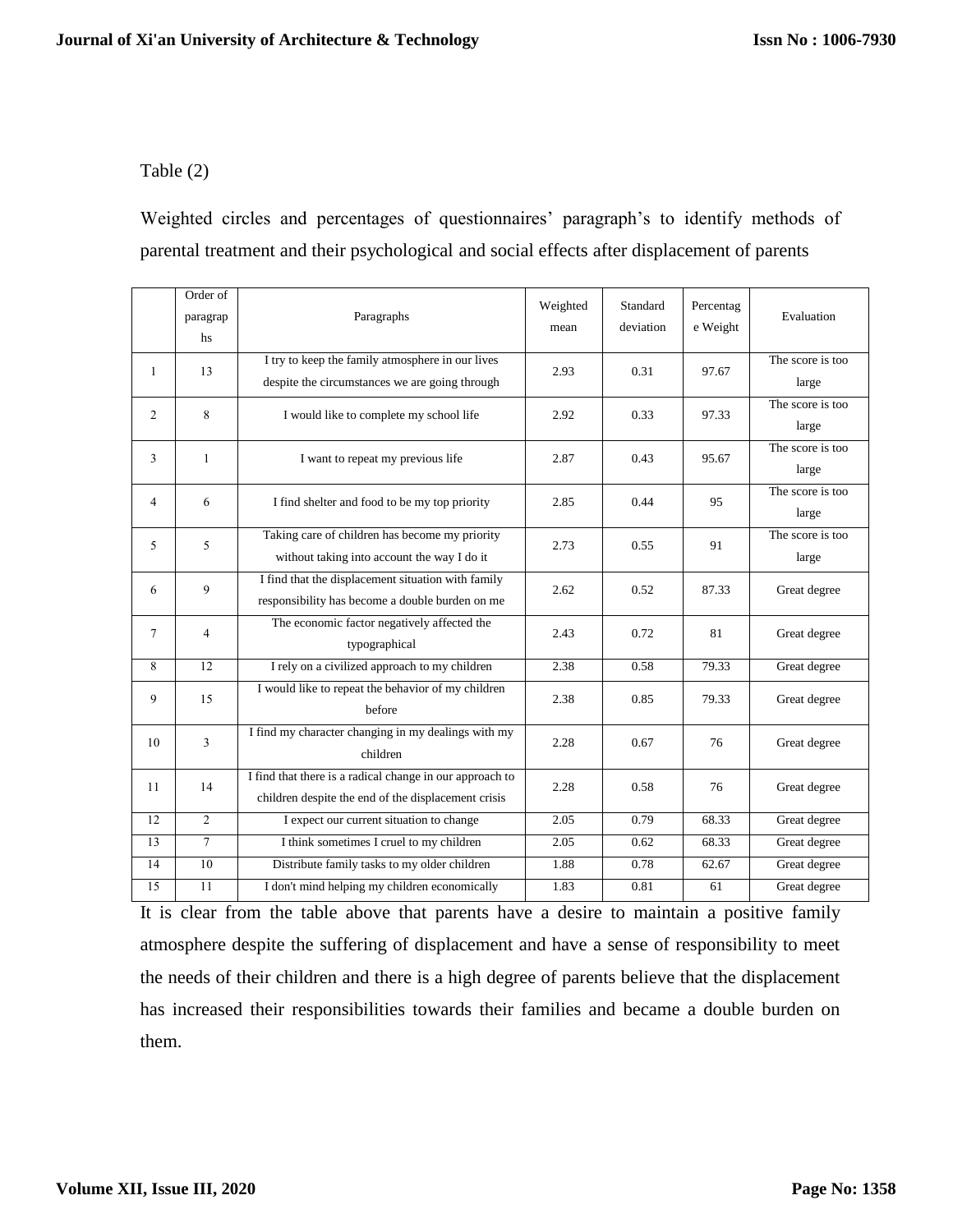It became clear that the economic situation had a negative impact on them and constitutes a psychological impact and to a large extent, where there has become a radical change in their dealings with their children and negatively in terms of the use of cruelty, neglect and violence, as indicated in the questionnaire methods of parental treatment and their psychological and social effects after the displacement of children where it became clear that there is a need and desire among children Communion with their parents.It was clear that the children blame the parents for the situation they are going through during the displacement and its psychological and social effects on them because they feel that their children have nothing to do with it, but that the situation of displacement is beyond the control of the parents and their responsibilities they are victims of that situation, conditions they have been subjected to.

The second topic

#### Recommendations

1. Emphasize the care of children in a democratic manner, by allowing them to interact with a free and open environment that allows them to express their thoughts and emotions with unrestricted prospects.

2. Media and educational institutions shall exercise their role in relation to effective education methods, which should be practiced with children.

3. Protecting the right of IDPs and migrants to education, understanding and planning their educational needs.

4. The researcher recommends parents to pay attention to the children and support them and pay attention to the problems and pressures facing them.

Proposals: An update of the usefulness of the research

1. Carry out research measuring the psychological and social effects of children and parents after displacement.

2. Conduct a study to find out the relationship of methods of parental treatment with the following variables: self-esteem, control center, depression.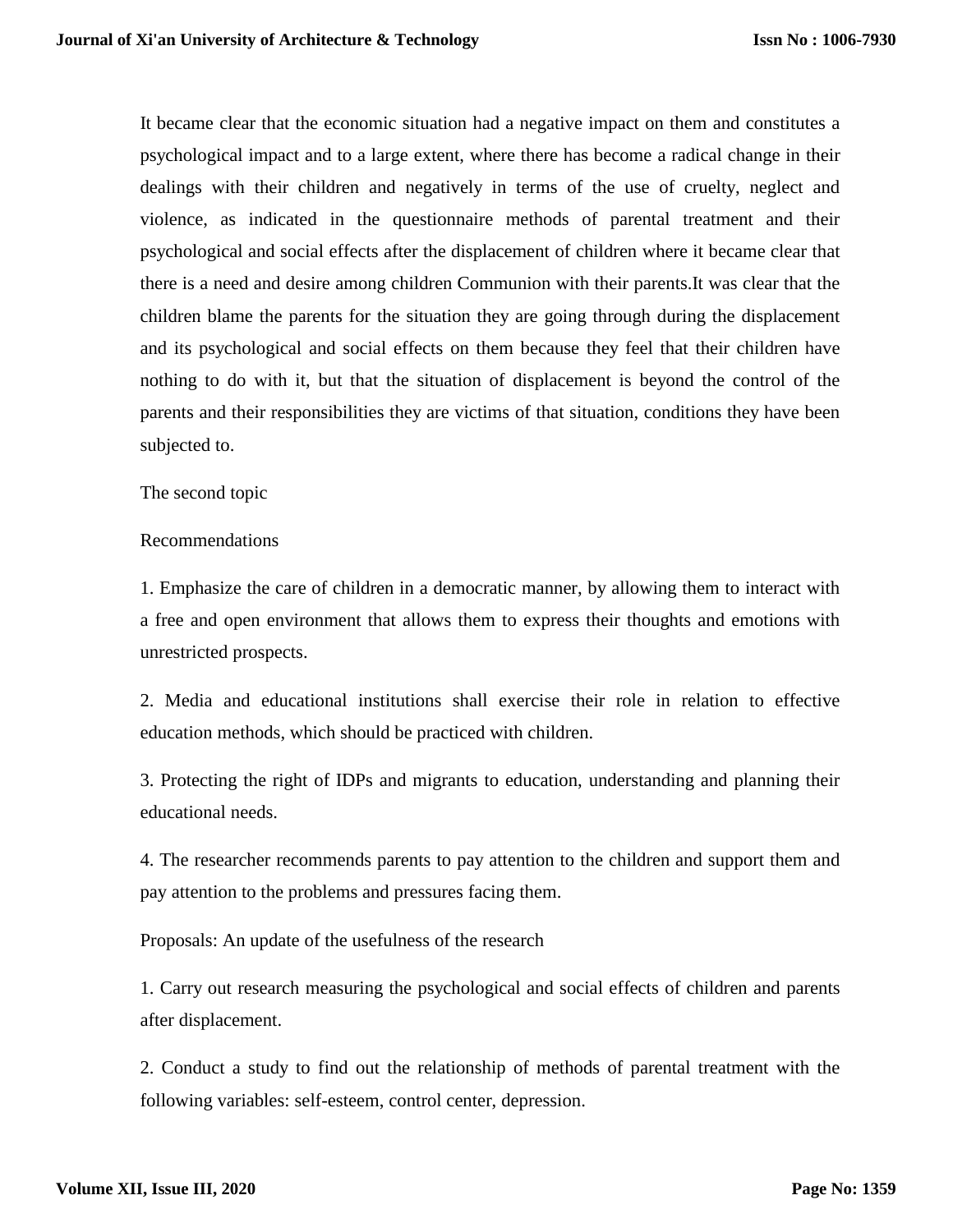3. Conduct a study on the impact of displacement variables such as personality traits and positive adjustment to stress.

References

First: Books

1.Hassan, Ahmad, and Mays al-Juburbi, Humanitarian Challenges in the Displacement Crisis in Iraq, Sesvair Center for Civil Rights and the International Minority Rights Group, Iraq, 2016.

2 - Jaafar, Ali Mohammed, juvenile delinquents comparative study, University Foundation for Studies, Publishing and Distribution, Lebanon, i 3, 1996.

3- Jassim, Ali Ahmed, Social Restrictions and their Relationship with Social Support among Displaced Students, Master Thesis, Iraq, 2017,

4 - Hijazi, Mustafa, juvenile delinquents, the forefront of printing and publishing, Beirut, i 2, 1981.

5- Al-Humaidawi, Aqeel Abdul-Jali, behavior monitoring and its role in reforming juvenile delinquents, Master Thesis, Iraq, 2004.

6 - Khashab, Samia Mustafa, social theory and family study, the International House for Cultural Investment, Cairo, i, 1, 2008.

7- Al-Khashab, Mustafa, Studies in Family Sociology, Arab Renaissance House for Printing and Publishing, Beirut, 1981.

8- Al-Douri, Adnan, Pavilion of Problems and Reasons, Book I, That Al-Salasil for Printing, Publishing and Distribution, Kuwait, 1st Floor, 1985.

9- Sarhan, Mounir Morsi, in the Societies of Education, the Arab Renaissance House for Printing and Publishing, Beirut, i 2, 1977.

10- Shammakh, Amer, Domestic Violence, ignorance of the age, Dar al-Sahwa for publication and distribution, Cairo, i 1, 2010.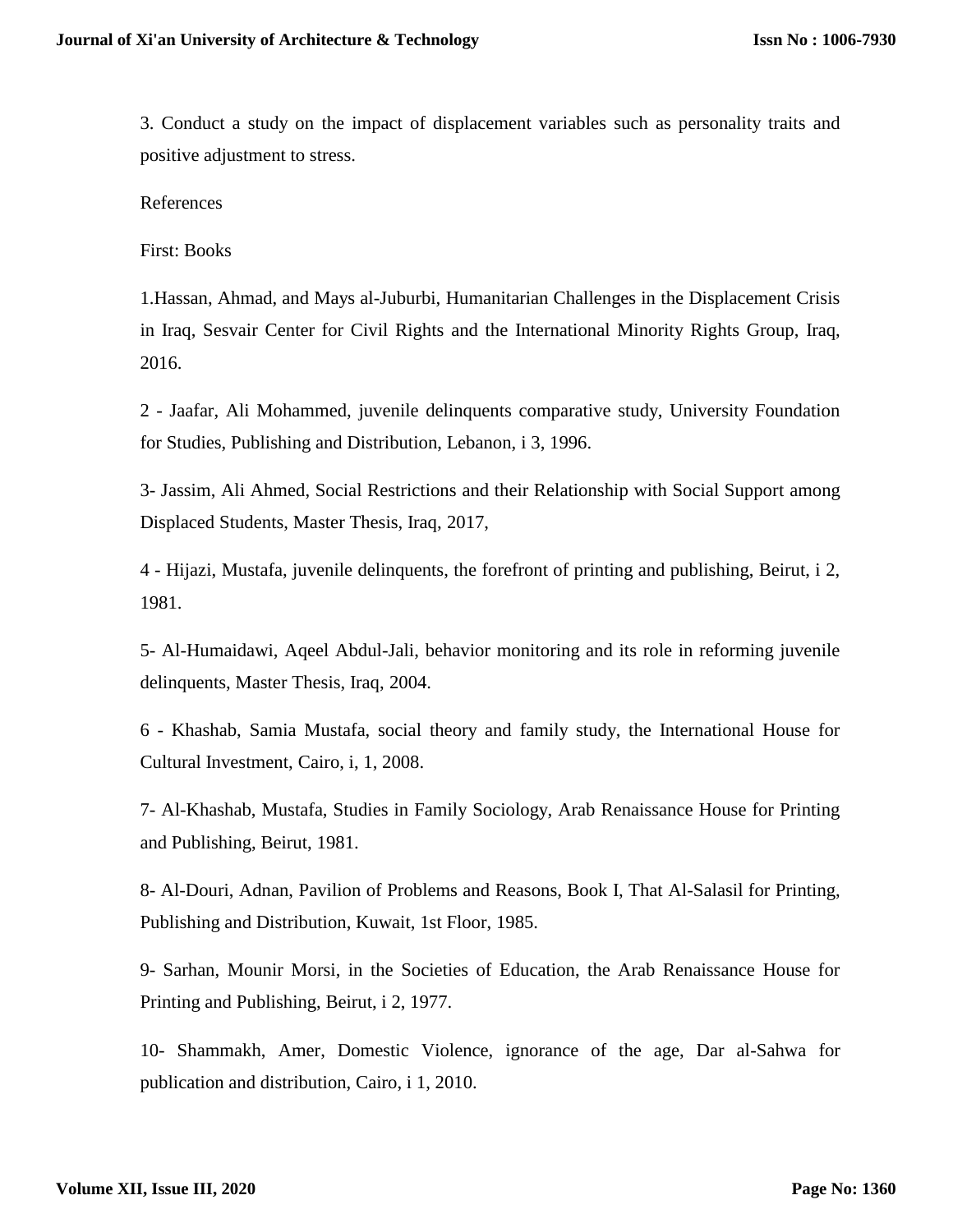11- Surati, Yazid Issa, Authoritarianism in Arabic Education, Knowledge World, a monthly book series published by the National Council of Culture, Arts and Literature, Kuwait, 2009.

12- Al-Shawarby, Abdul Hamid, Juvenile Crimes, University Press, Egypt, 1988.

13- Tariba, Moamoun, Sociology in Everyday Life, Dar Al Marefa for Printing, Publishing and Distribution, Beirut, 1st January 2011.

14- Al-Azzawi, Rahim Yunus Crow, Introduction to the methodology of scientific research, Dardjla for publication, Amman, i 1, 2008.

15- Omar, Maan Khalil, the science of social problems, Dar Al-Shorouk for Publishing and Distribution, Amman, 1st floor, 1998.

16-Ali, Ali Younis Hammadi, Principles of Demography, Population House, Wael House for Printing, Publishing and Distribution, Iraq, 1985

17- Ghaith, Ashraf Mahmoud, Social Service and Juvenile Care, Egypt for Scientific Services, Egypt, 1997.

18- Ghaith, Mohamed Atef, Sociology Dictionary, University Knowledge House, Alexandria, 1989.

19- Michel, Dinkin, Dictionary of Sociology, translated by Dr. Ihsan Mohammed Hassan, Dar Al-Rasheed, Baghdad, 1980.

20.Summary of the World Education Monitoring Report 2019 Migration, Displacement and Education: Building Bridges, Not Walls, UNESCO facilitates and supports endeavors to prepare and release them.

21- Nader, Najwa Ghaleb, Teen without Parents, Dar Al-Fikr for Printing, Damascus, 1st Floor, 2011.

22. Watfa, Ali Asaad and Ali Shehab, Democratic Characteristics of Socialization in Contemporary Kuwaiti Society, Kuwait, 2000.